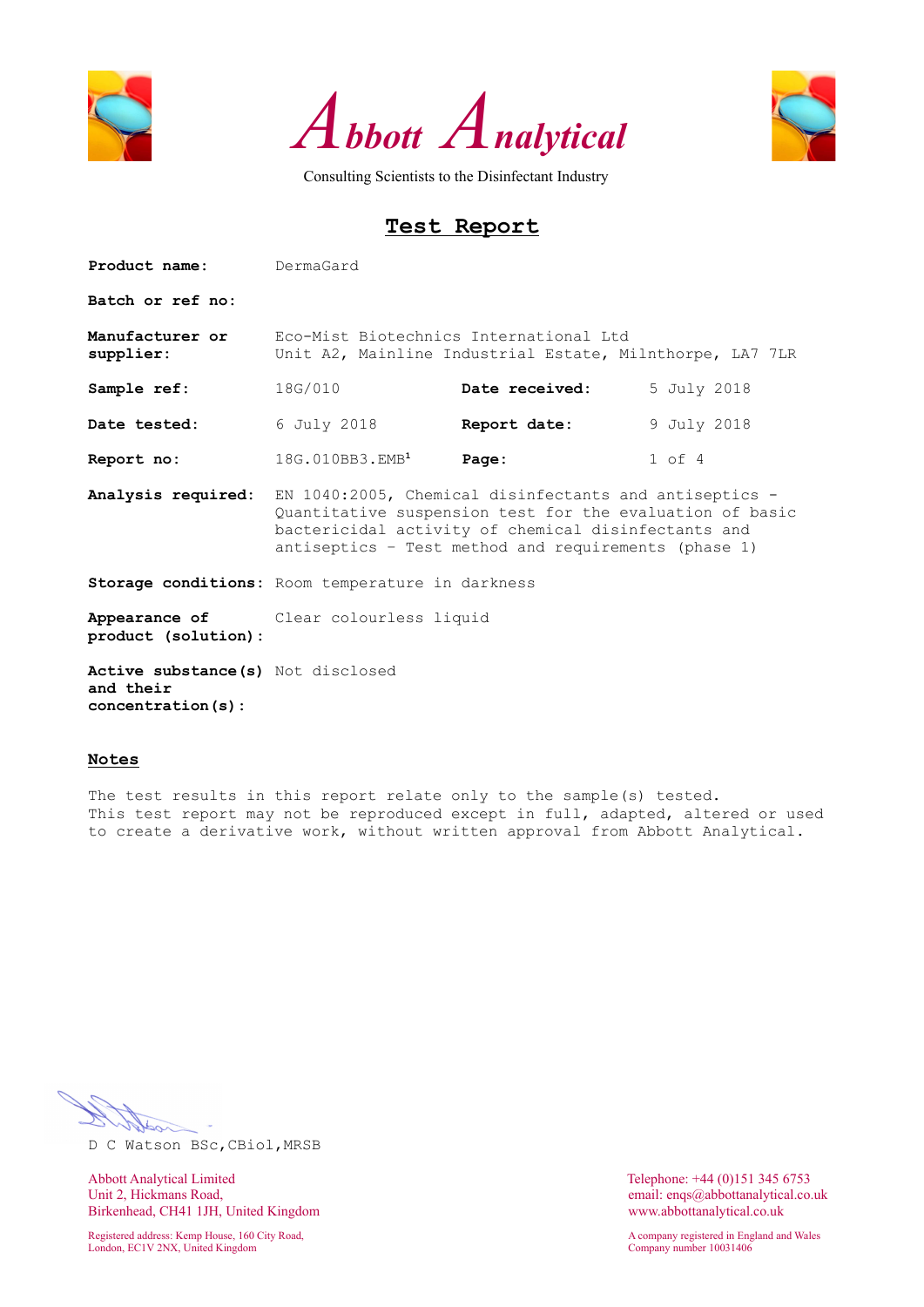





| Report no: 18G.010BB3.EMB           | Date: 9 July 2018<br><b>Page:</b> $2$ of $4$                                         |  |
|-------------------------------------|--------------------------------------------------------------------------------------|--|
| Experimental conditions             |                                                                                      |  |
| Concentration(s) of product tested: | Neat <sup>2</sup>                                                                    |  |
| Product diluent:                    | N/A                                                                                  |  |
| Test $organism(s)$ :                | Pseudomonas aeruginosa (DSM 939)<br>Staphylococcus aureus (DSM 799)                  |  |
| Contact time (s) :                  | $5 min \pm 10 s$                                                                     |  |
| Test temperature:                   | $20 °C + 1 °C$                                                                       |  |
| Test conditions:                    | N/A                                                                                  |  |
| Interfering substance:              | None                                                                                 |  |
| Method:                             | Dilution-neutralisation                                                              |  |
| Neutralising solution:              | 30 $q/l$ Polysorbate 80 + 3 $q/l$ Lecithin +<br>1 g/l L-histidine + 1 g/l L-cysteine |  |
| Incubation temperature:             | $36 °C \pm 1 °C$                                                                     |  |

#### **Remarks**

- 1) Re-issued with amended product name. Original report 18G.010BB.EMB dated 9 July 2018.
- 2) Products can only be tested at a concentration of 80 % or less as some dilution is always produced by adding the test organisms and interfering substance.

# **Conclusion**

When tested neat this sample of DermaGard meets the requirements of EN 1040:2005 for bactericidal activity in 5 minutes at 20 °C, against both of the referenced strains of *Pseudomonas aeruginosa* and *Staphylococcus aureus*.

D C Watson BSc,CBiol,MRSB

Abbott Analytical Limited Telephone: +44 (0)151 345 6753<br>
Unit 2, Hickmans Road, email: engs@abbottanalytical.co. Birkenhead, CH41 1JH, United Kingdom www.abbottanalytical.co.uk

London, EC1V 2NX, United Kingdom Company number 10031406

email: enqs@abbottanalytical.co.uk

Registered address: Kemp House, 160 City Road, A company registered in England and Wales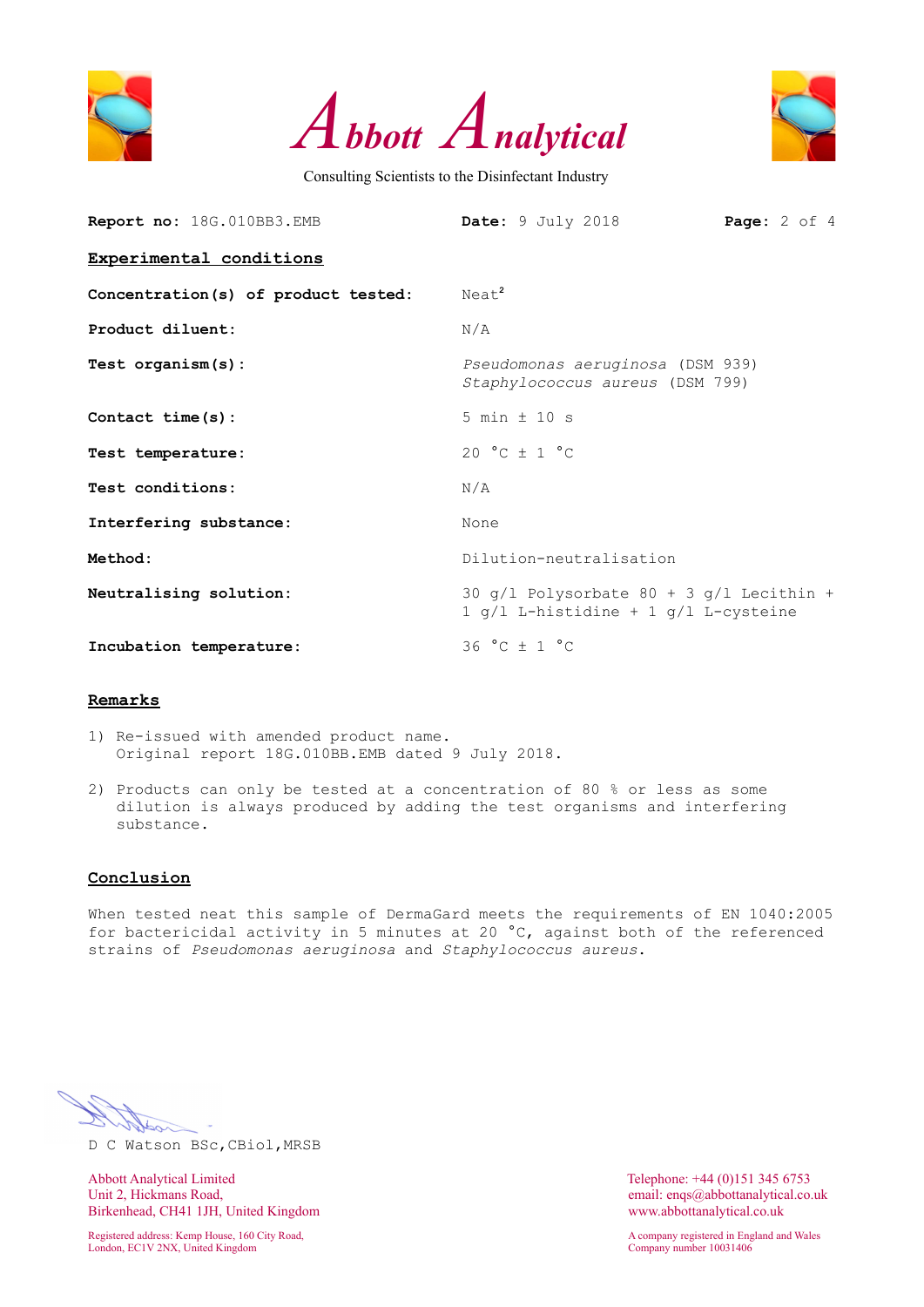





**Report no:** 18G.010BB3.EMB **Date:** 9 July 2018 **Page:** 3 of 4

# **Results:** *Pseudomonas aeruginosa* **(DSM 939)**

### **Validation and controls:**

|                                                       | Validation<br>Experimental |       |                                                                     | Neutralizer or                                                                                                                                                                                           |         |              | Method validation $(C)$ |         |              |           |       |
|-------------------------------------------------------|----------------------------|-------|---------------------------------------------------------------------|----------------------------------------------------------------------------------------------------------------------------------------------------------------------------------------------------------|---------|--------------|-------------------------|---------|--------------|-----------|-------|
| $ {\rm suspension~}(Nv_0) $                           |                            |       | conditions control (A)  filtration control (B)  Product conc.: Neat |                                                                                                                                                                                                          |         |              |                         |         |              |           |       |
| Vc1                                                   | 74                         | $x =$ | Vc1                                                                 | 69                                                                                                                                                                                                       | $\nu =$ | Vc1          | 72                      | $\nu =$ | Vc1          | 69        | $x =$ |
| Vc2                                                   |                            | 72.5  | Vc2                                                                 | 73                                                                                                                                                                                                       | 71      | Vc2          | 70                      |         | Vc2          | 69        | 69    |
| $ 30 \le \overline{x}$ (Nv <sub>o</sub> ) $\le 160$ ? |                            |       |                                                                     | $\overline{x}$ (A) $\geq$ 0.5 x $\overline{x}$ (Nv <sub>o</sub> )? $\overline{x}$ (B) $\geq$ 0.5 x $\overline{x}$ (Nv <sub>o</sub> )? $\overline{x}$ (C) $\geq$ 0.5 x $\overline{x}$ (Nv <sub>o</sub> )? |         |              |                         |         |              |           |       |
| <b>X</b> ves                                          | $\Box$ no                  |       | <b>X</b> ves                                                        | $\Box$ no                                                                                                                                                                                                |         | <b>X</b> ves | $\Box$ no               |         | <b>X</b> ves | $\Box$ no |       |

| <b>Test suspension:</b> | N                   | Vc1          | Vc2 | $\bar{x}$ (wm) = 3.55 x10 <sup>8</sup> ; lg N = 8.55 |              |           |
|-------------------------|---------------------|--------------|-----|------------------------------------------------------|--------------|-----------|
| $(N \text{ and } N_o)$  | $10 - 6$            | >330         |     | $>330$ $N_o = N/10$ ; lg $N_o = 7.55$                |              |           |
|                         |                     | $10^{-7}$ 34 |     | 37   $7.17 \leq$ 1q $N_o \leq 7.70$ ?                | <b>X</b> ves | $\Box$ no |
|                         | Control of weighted |              |     | $Quotient = N/A$                                     |              |           |
|                         | $mean$ counts $(N)$ |              |     | Between 5 and 15 ?                                   | $\Box$ ves   | $\Box$ no |
|                         |                     |              |     |                                                      |              |           |

| Test: | Product    | Contact | Vc1 | Vc2 | Na<br>$=$       | $1q$ Na = | $R =$<br>. Td                    | blatus |
|-------|------------|---------|-----|-----|-----------------|-----------|----------------------------------|--------|
|       | test conc. | ltime   |     |     | $(x \times 10)$ |           | $(\text{lg }N_o - \text{lg }Na)$ |        |
|       | Neat       | 5 min   |     |     | 140             |           | > 5.40                           | PASS   |

D C Watson BSc,CBiol,MRSB

Abbott Analytical Limited<br>
Unit 2, Hickmans Road,<br>
Unit 2, Hickmans Road,<br>
Conservation of the Maria Conservation of the Maria Conservation of the Maria Conservation of the Maria Conservation of the Maria Conservation of t Birkenhead, CH41 1JH, United Kingdom www.abbottanalytical.co.uk

Registered address: Kemp House, 160 City Road, and Males and Males and Males and Males and Males and Wales and Wales and Wales and Wales and Wales and Wales and Wales and Wales and Wales and Wales and Wales and Wales and M London, EC1V 2NX, United Kingdom Company number 10031406

email: enqs@abbottanalytical.co.uk